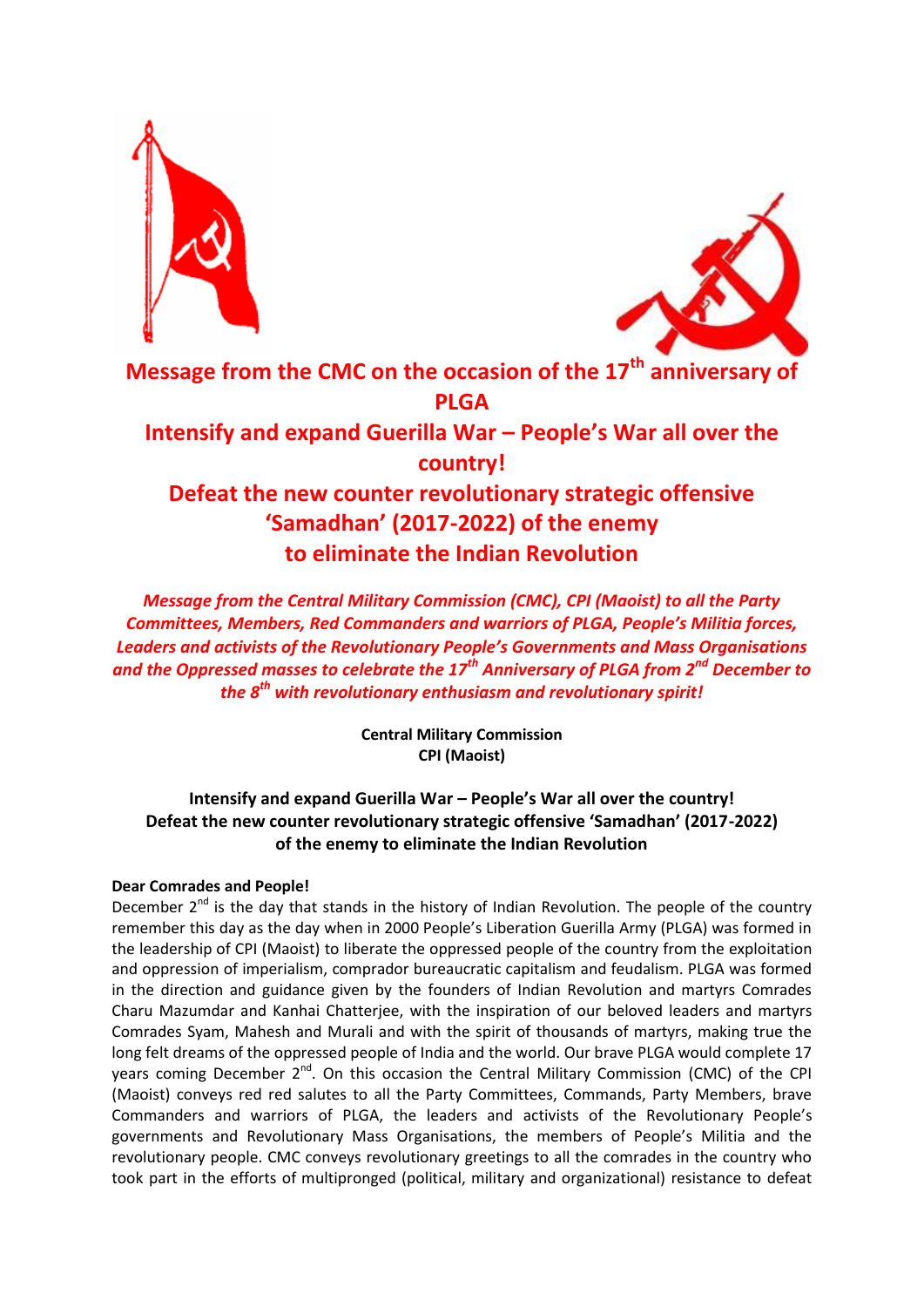the counter revolutionary Operation Green Hunt. It pays humble homage to the martyred heroic guerillas and all the martyrs who laid their lives in various encounters, fake encounters, betrayals, covert operations of the enemy, accidents, in jails, with snake bites, ill-health and other such reasons. Let us learn their Communist values, unwavering courage and their dedication towards the people and gain inspiration. Let us pledge to make true their dreams and ideals. On this occasion CMC hopes that the comrades injured in guerilla war actions would recover soon and jump into the arena of war with war enthusiasm.

On this occasion CMC calls upon all the Party ranks, PLGA units, Revolutionary People's governments, Mass Organisations and people to celebrate the  $17<sup>th</sup>$  Anniversary of PLGA from December  $2^{nd}$  to the  $8^{th}$  in the villages of the area of the movement, in the towns and all over the country with revolutionary enthusiasm and revolutionary spirit. It calls upon to take up recruitment campaign all through the month of December across the country to contribute to the consolidation of PLGA with the objective of defeating the counter revolutionary new strategic offensive 'Samadhan' (2017-2022) of the enemy.

Nearly 140 comrades laid their lives in the past one year to make the Indian New Democratic Revolution successful, dedicated to achieve the tasks of the Unity Congress-Ninth Congress, relentlessly making efforts to defeat Operation Green Hunt. More than 30 of them are woman comrades.

Out of the martyrs two are members of our Central Committee, 98 are from DK, 19 from BJ, two from Telangana, 7 from AOB, two from Odisha, one from West Bung, two from MMC and one comrade from the Western Ghats. Three of the martyrs are from the rank of State Committee, 7 from ZC/DvC, three from the Sub-ZC, 22 are AC/PPC, more than fifty are the members of Party and PLGA, nearly 40 militia activists and 15 revolutionary people.

The martyrs are – two leaders of Indian Revolution and members of our Central Committee Comrades Narayan Sanyal (Vijayda, member of Polit Bureau), Comrade Kuppu Devraj (Ramesh, Yogesh), State Committee rank comrades Raghunath Mahato (member of BJSAC), Himadri Roy (member of West Bung SC), Ajitha (Kaveri, member of SZC, Western Ghats).

On the occasion of the  $17<sup>th</sup>$  Anniversary of PLGA let us memorise all the martyrs who laid their lives in the past one year and pay humble revolutionary homage to them. Let us pledge to fight until the end for achieving their ideal.

# **Our countrywide political, military and organizational effort to defeat Mission-2017 and the results**

The Central and the State governments started the third phase offensive of Operation Green Hunt since the beginning of 2014 to eliminate the countrywide Revolutionary movement. Since NDA (National Democratic Alliance) in the leadership of Narendra Modi came to power in the centre these attacks have attained more fascist character and there is a rise in their severity and extent. PLGA-People's Militia, Revolutionary People's Governments, Mass Organisations and Revolutionary people in the leadership of our Party fought back Mission-2016 with multipronged counter offensive tactics and defeated it and so the enemy formulated Mission-2017. We intensified political, military and organizational effort all over the country depending on the strength of the movement and could contain Mission-2017 to an extent. The vital thing in this is the People's War-Guerilla War that continued resisting counter revolutionary war of the exploitive ruling classes. Along with this we also took up mass movements on the problems of daily life and fundamental problems, united activities increased and anti-displacement struggles intensified and expanded. These and other such things contributed a lot in fighting back the enemy offensive. With the Leadership Training Program to train the leadership in the Party and Military fields in all levels, Social Investigation with the aim of formulating new tactics, taking up Agrarian Revolutionary Program-Revolutionary reform helped us achieve better results.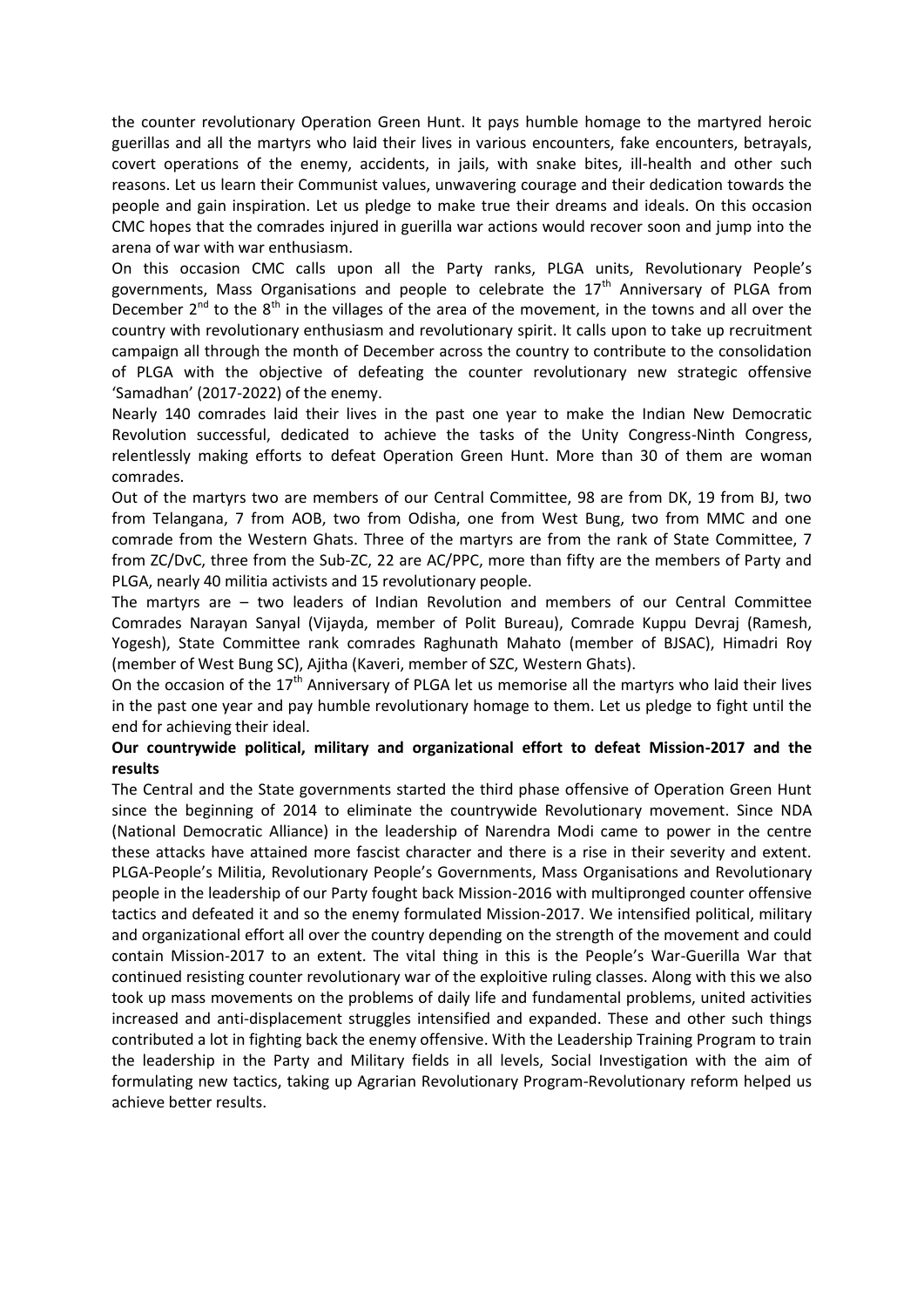# **Let us see the actions of People's War-Guerilla War of PLGA and revolutionary people in the leadership of the Party to defeat Mission-2017**

In the past one year 72 police, Para-military, Commando forces were eliminated and 96 injured. 35 modern weapons including 21 AK and nearly 3500 rounds of ammunition were seized. Forty police informers, two enemies of the people and six enemy agents were eliminated. Roads, culverts, mobile towers, Railway lines, vehicles and timber were burnt or destroyed to stop the projects of various kinds of comprador corporate classes that displace the people.

Four big actions – KothaCheruvu, Burkapal, Karampalli and Thondamarka took place among the actions of retaliation in the Tactical Counter Offensive Campaigns in Dandakaranya. Much other small and medium kind of actions took place. These actions, especially the Burkapal ambush instilled new enthusiasm and confidence in the revolutionary camp not only in the country but also across the world. It gave a severe blow to the morale of the enemy forces.

TCOC and the retaliatory actions in DK gave strong resistance to Mission-2017. Along with these actions, there were guerilla war actions. The enemy took these, the extent of mass base that led to the success of these actions, the domestic and international situation into consideration and changed their strategy in Mission-2017. They had to formulate a new counter revolutionary scheme and strategy-tactics to eliminate the Indian Revolution with the name of 'Samadhan' for the coming five years (2017-2022).

The TCOC and retaliatory actions of DK helped in the protection of guerilla bases. Big actions like Burkapal stood vital in the protection of the guerilla bases. The TCOC this year gave a new experience in the construction of Improvised artillery and expanded its utilization. There were widespread sniper actions. The Central and the State governments stopped all kinds of resources for the revolutionary movement and attempted to lessen the extent and severity of war actions. The guerilla war actions of DK are attaining new experience as a counter to this ill scheme and are instilling self-confidence in the revolutionary camp. The new experiences of DK Guerilla zone in the recent time are the Burakapal kind of joint operations by concentrating PLGA forces, building primary level artillery basing on local resources, training snipers and the intensification and extent of mine warfare through improvised explosive devices. These experiences help for the development of the PLGA forces in various guerilla zones and red retaliation areas all over the country.

In the TCOC in AOB in 2016-2017, 15 policemen died and 21 were injured. Out of these retaliatory actions Mungaru Gummi-Sunki ambush is a big kind of action. In this 9 OSAP (Odisha State Armed Police) were wiped out and four were injured.

In Telangana four policemen died and three were injured in the guerilla war actions in 2016-2017. These taking place of guerilla actions of Telangana where policemen were wiped out is a good development after many years.

In Madhya Pradesh-Maharashtra-Chhattisgarh (MMC) in the guerilla war actions in 2016-2017 four policemen were wiped out and three were injured.

In Odisha one policeman died and seven were injured.

On the whole 96 policemen were wiped out and 134 were injured in DK, AOB, Telanana, Odisha and MMC of the Central Region, in the past one and a half years.

In the Eastern Region, in the more than 40 retaliatory actions in Bihar-Jharkhand, East Bihar-North East Jharkhand and West Bung states, twelve policemen were wiped out and seven injured in the past ten months. An anti-people political leader and ten counter revolutionaries were eliminated. Crores of rupees of properties of the government, exploitive classes and comprador bureaucratic corporate companies were destroyed.

In the past ten months PLGA took up more than 200 guerilla attacks in the guerilla zones in Chhattisgarh, Maharashtra, Bihar, Jharkhand, AOB, Odisha, Telangana, MMC, West Bung and Western Ghats. More than 110 police were wiped out in these attacks and nearly 135 injured. Seventy-five people's enemies, anti-people political leaders, counter revolutionaries, informers and coverts were eliminated. Thousands of people were mobilized in the areas of our revolutionary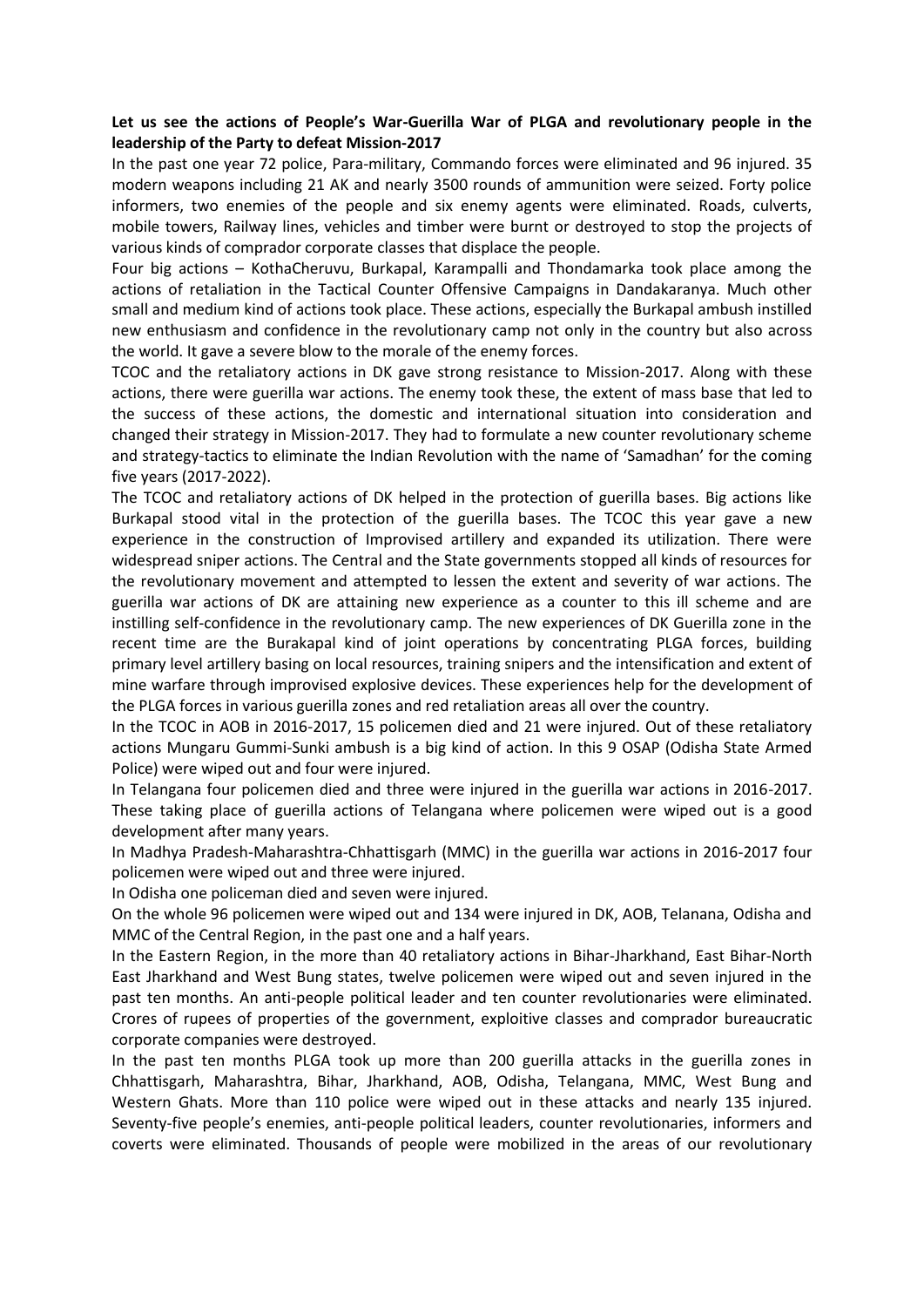movement in anti-feudal, anti-imperialist, anti-displacement people's struggles and against state violence, in which especially women's participation was in a big number.

Thus, depending on the experiences of the areas of revolutionary movement, applying these experiences to the specific conditions in the newly expanding areas in the guerilla zones and red resistance areas in DK and BJ, intensifying and expanding the guerilla war going on in the respective areas, mobilizing the people in a large way across the country and intensifying anti-feudal, antiimperialist class struggles, we can undoubtedly declare that we can defeat the 2017-2022 new counter revolutionary scheme of the Central government.

When compared to 2016 there is a rise in the intensity and extent of guerilla war actions all over the country in the past ten months. However we lost the subjective forces of our Party, PLGA and Mass Organisations in the intensified enemy attacks. Enemy also got hold of a considerable number of our Arms and Ammunition. As Comrade Lenin said, the advancement of People's War-Guerilla War through defeating counter revolution is as much a fact as revolution fights back counter revolution. It shall advance invincibly only by formulating counter tactics to the enemy schemes, concentrating the whole forces for the implementation of the same, making PLGA firm in the leadership of the Party against the various non-proletarian trends and mobilizing and arming the people and intensifying People's War.

# **'Samadhan' strategy is the new counter-revolutionary scheme of the enemy after Burkapal ambush**

The countrywide guerilla actions of our PLGA in the TCOCs and retaliatory actions gave a stiff resistance to Mission-2017 of the enemy. Especially after the Burkapal ambush the Indian exploitive ruling classes, the Central and the state governments were deeply worried. They held a high level meeting on the  $8<sup>th</sup>$  of May in Delhi in the direction of the Central Home Minister and formulated new counter revolutionary scheme-strategy and tactics for the elimination of Indian Maoist movement. As per this counter revolutionary scheme they decided its aim to wipe out the Maoist movement in the country in the coming five years (2017-2022). The main points in the strategy and tactics of this counter revolutionary scheme are like this –

They decided that the police, Para-military and Commando forces engaged in anti-Maoist operations must shed methods of self-defense and take up offensive attacks, penetrate into the areas of strong hold of the Maoist movement and make attacks. It means they will concentrate on attacking our guerilla bases and strategic areas.

They decided to make aerial attacks through Indian Air Force and the air borne forces of the various Para-military forces (forces that make attacks with war planes and helicopters).

They are arranging a mechanism to provide 24 hours Air support in various areas of Bastar range to make aerial attacks and to shift the injured police in the Maoist attacks. In the coming days they will develop the mechanism providing air support to make such attacks if necessary in the areas of our movement and strategic areas. Depending on all these they will also intensify attacks on PLGA forces in the night.

They will expand and strengthen the intelligence system. Along with human intelligence they would especially expand technical, electronic intelligence and strengthen it. UAV/Drones, Satellites, GPS, Thermal Imaging, Infrared technology, CC TV cameras and Radars shall be used to collect intelligence.

Enemy shall severely try to change persons helping us in civil and military supplies and other works as informers and coverts. There shall be constant severe vigilance on the movements of PLGA through various kinds of technical and electronic intelligence.

The centre of strategic command of CRPF was shifted from Kolkata to Raipur to efficiently run these counter revolutionary attacks. In addition to the Unified Command in state level in Chhattisgarh until now they decided to form Operational and Tactical Unified Commands in the district level.

As per this the civil, police, Para-military and Air force officers of the respective districts shall be part of this Unified Operational Commands to plan operations in the district level. Tactical Unified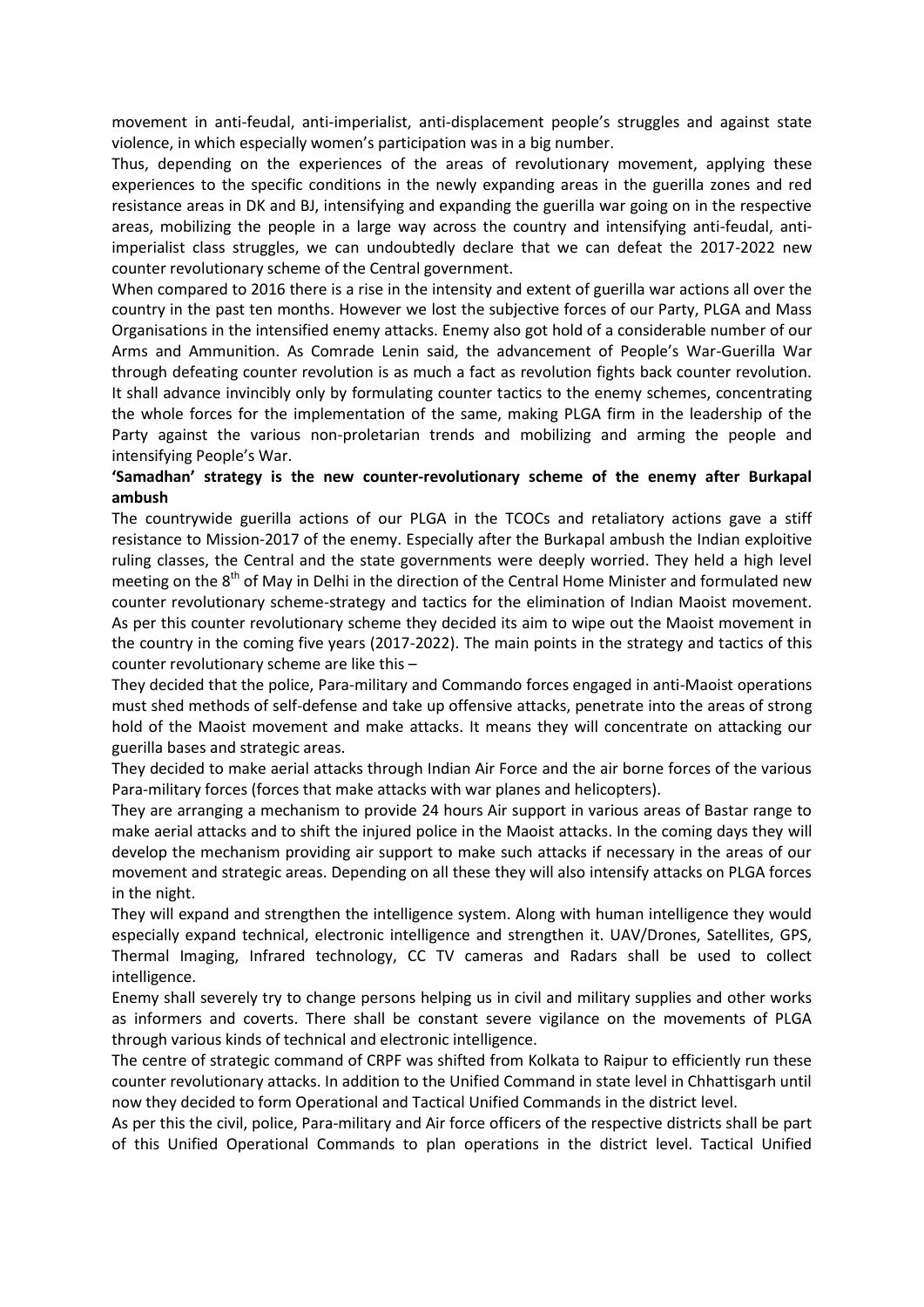Commands will be formed with the high level officers of the central and the state forces that go to implement these operations in the field.

They decided to have better coordination by rectifying the shortcomings in the coordination between the central and the state police forces. According to this they decided that the state forces must constitute one third of the forces going for combat operations, for the protection of road construction, ROP and other such work and the local forces must be in the forefront.

They decided to take up large scale ill propaganda campaign describing us as anti-development when we oppose the infrastructural work like laying of roads and bridges, communications, fiber optical network, Railway and electricity lines – the 'development' necessary for the exploitation of imperialist, comprador bureaucratic bourgeois classes and when we eliminate the police and Paramilitary forces coming for the protection of such works.

They decided to obtain support from Israel in counter insurgency and counter terrorist operations. They are imparting training to the Indian Para-military and Air force from Israel to make attacks on the Maoist forces. They are importing ultra-modern, bio-tech weapons and technology.

They formulated special scheme to make attacks in Sukma district of Dandakaranya as core area. They decided to deploy two battalions of COBRA for this purpose.

They decided to give a blow to the economic resources of Maoists to control their activities.

The Central Home Ministry announced their present strategy of 'Samadhan' with the eight letters as eight kinds of practice of their strategy and tactics – S is Smart Leadership, A is Aggressive strategy, M is Motivation and training, A is Actionable intelligence, D is Dash board based indicators, H is Harnessing technology, A is Action plan for each threat, N is no access to financing. This is their strategy.

On the occasion of August 15<sup>th</sup> Prime Minister Narendra Modi announced the agenda of developing India as a 'new India' by the time of the  $75<sup>th</sup>$  Anniversary (2022) of quit India. Modi have a call to eliminate dirt and make clean, to eliminate poverty and develop and to build an India without corruption, terrorism, casteism and fundamentalism. This is only to deceive the ordinary people. The actual objective hidden in this agenda is to build an India without any hurdles to the class interests of imperialism, comprador bureaucratic bourgeois and big landlords and to stabilize the power of the imperialist, comprador bureaucratic bourgeois, big landlord classes. The actual aims of 'Nava Bharath Nirman' (building of new India) are like this – India should be a reliable servant to US imperialism in South Asia and fight China. The oppressed castes, especially the Dalits must be suppressed to stabilize the hegemony of the higher castes in the country (in their language this is the casteless). Brahmanical Hindu fascism must be strengthened by suppressing the religious minorities (in their language this is the communal less). Class struggle and the Maoists waging Armed struggle against imperialism, comprador big bourgeois and big landlord classes must be suppressed, the National Liberation Struggles of Kashmir and North East must be suppressed (in their language this is the elimination of terrorism) to establish 'Hindu Raj'. So the aim of the Indian exploitive ruling classes is to totally wipe out the Indian revolutionary movement for the building of 'Nava Bharath'. We can understand the fascist character of 'Samadhan' only when we understand both these together.

The main concentration of this counter revolutionary new scheme and strategy-tactics would be in Dandakaranya, Bihar-Jharkhand but it aims to wipe out the revolutionary movement of the country. The whole revolutionary camp must be prepared to take up active efforts to enlighten and consolidate the people in a large scale to fight back this scheme.

# **Let us utilize the domestic and international situation turning favorable to revolution and defeat the enemy offensive**

Since the central and the state governments are implementing globalization policies and antiworker, anti-farmer policies as a part of it for the past 26 years since 1991, the lives of worker peasant masses have become miserable. The industrial and service sectors are going into the hands of Multi-National corporate organisations and the namesake rights of the workers too are being violated. This brought lakhs of workers of the organized and unorganized sectors on the roads and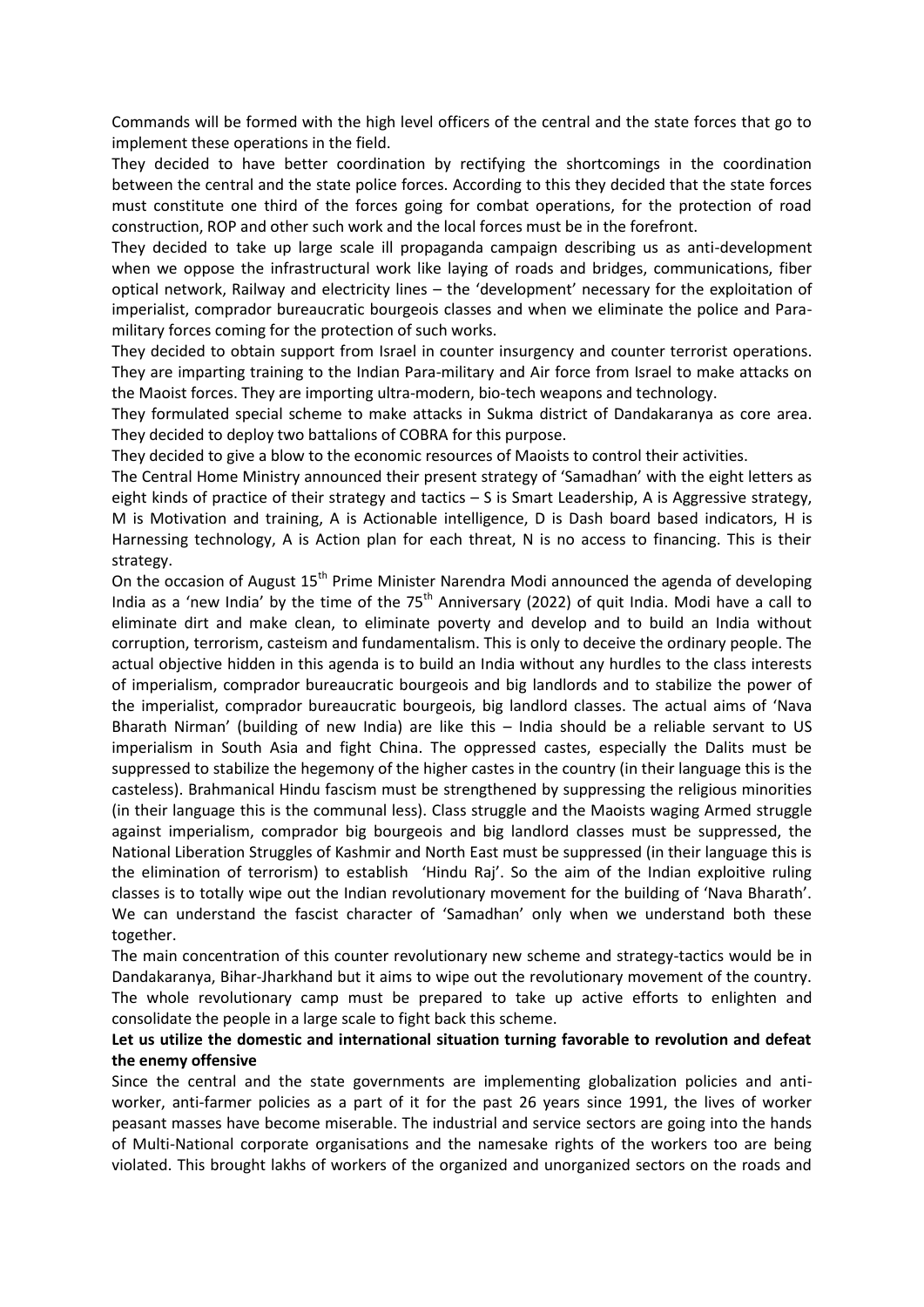they are in the path of struggle. There is severe repression on the worker's movements and the leadership. Many leaders of the movement are foisted with false cases and are facing life imprisonment. But the workers' movements are going on in a militant manner. On the other hand the agricultural sector is in crisis. Farmers are affected with the burden of loans due to less remunerative prices. The central and the state governments are implementing the dictates of the World Bank for the past two and a half decades due to which the Indian Agricultural sector was affected. Two and a half lakhs of farmers committed suicide in the three years of Modi rule. The farmers of Madhya Pradesh, Maharashtra, Gujarat, Punjab, Telangana, Uttar Pradesh, Chhattisgarh, Jharkhand, Rajasthan and Tamilnadu took up militant agitations for remunerative prices in the recent period. In the coming time the peasant struggles shall grow more militant and be consolidated.

In the name of war on black money, corruption and terrorism the Modi government suddenly demonetized the big currency notes. This did not contain black money and more over severely affected agriculture, small industries, unorganized sector and retail trade. In addition to demonetization the pro imperialist policies of the Modi government led to the slowdown of industrial growth. Due to all this the 'growth rate' of Indian economy was severely affected. Inflation is on the rise. Small capitalists, traders and all sections of the society are facing severe problems.

There are eighteen crores of educated unemployed in the country. The electoral assurance of Modi that they would provide jobs and employment to one crore per year proved to be false in the past three years. In the three years Modi government provided only 2.5 lakh jobs. While one crore and thirty lakh people are coming into the job market each year with degrees in their hands, the central and the state governments are unable to provide jobs for them and proved to be anti-people. There are increasing conditions that this army of the unemployed shall take up militant struggles in the coming years.

Presently US president Donald Trump is following the policies of first preference to the Americans (first employing the Americans and paying them better) and made changes regarding H1B visa. Thus the opportunities for employment to those who wish to go to the US for jobs have reduced. Britain, Australia, Singapore and other imperialist and capitalist countries too imposed many sanctions on immigration. With this nearly 5-6 lakhs fell in a vulnerable situation of losing jobs in the Indian IT industry. On the other hand the economic crisis continues in the international level. The employees of Indian origin in the foreign countries are removed and there are no new job opportunities. There are increasing attacks with racial discrimination on the Indians in many countries including America. Thus the employees and students of the IT industry and other fields are taking up the path of struggles.

GST came into implementation since July  $1<sup>st</sup>$  in the name of one country-one tax that affected lakhs of small producers and small traders all over the country and gave way to a situation of the rule of only the Multi National Organisations, their comprador products and business branches. So the coming days shall see the struggles of small producers and small traders too.

The offensive of Brahmanical Hindu fascism is taking a severe form on the Dalits, Adivasis, Religious Minorities, Women, Oppressed Nationalities and Progressive intellectuals day by day. These sections are taking up struggle against this in various forms. Of late there are relentless such attacks. In Karnataka famous progressive magazine editor and writer Gowri Lankesh was murdered. In Gujarat the Dalits were attacked in Una. After their resistance there are non-stop attacks on the Dalits in Saharanpur of Uttar Pradesh and other places. Military and Para-military employed severe repression on the Kashmir National Liberation struggle and the militant struggle with the demand of Gorkhaland. There are increasing attacks on the students of Universities. Especially there are imposing Manudharma on the women students with patriarchal sanctions. In this background conditions are maturing towards the direction of united and militant struggles against Brahmanical Hindu fascism starting from the local level to the centre. The Hindu fascist offensive is intensifying the fundamental contradictions in the Indian society. These are forming more favorable conditions for the formation of United Front against Brahmanical Hindu fascism.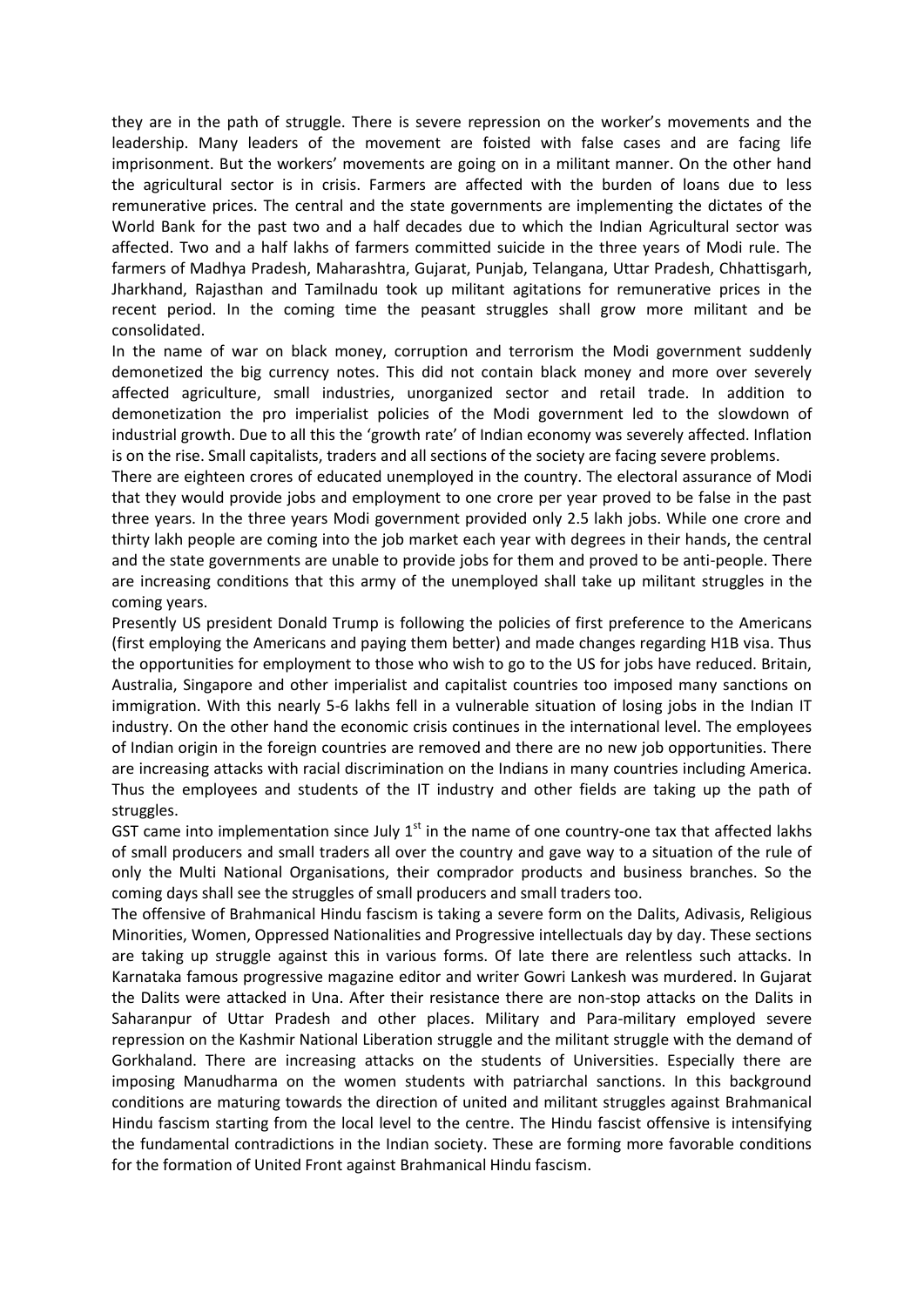The financial crisis that started in the US in 2008 and expanded to the whole world is not yet solved. All the attempts of the imperialist countries to solve this crisis are failing. With this the imperialist countries have chosen economically protectionist policies, politically fascism and militarily war as the way for solution. Thus all the fundamental contradictions are intensifying.

Middle East, the area of South China Sea and Korea Island collective have become the centre for conflicts between imperialist US, Russia and China. US deployed more than five lakhs of US and South Korean forces in the Asia-Pacific area against China and North Korea. Imperialist China is making preparations since the beginning in its exploitive interests. Imperialist Russia on one hand is increasing friendship with China and is countering US to sustain its position in the Middle East.

China Belt and Road Forum (BRF) arranged a two day meeting in capital Beijing in the month of May this year to discuss the One Belt-One Road (OBOR) project. Leaders of 29 countries and representatives from more than one hundred countries participated in this meeting. US opines the One Belt-One Road scheme shall become a major challenge to its hegemony in the world economic order.

The policies of US President Donald Trump to revive the hegemony of US imperialism are turning to be a major danger to the world peace. Immediately after Donald Trump came to power he enhanced US forces in Syria and Afghanistan and intensified attacks. He made evil schemes to pose Saudi Arabia against Iran and saw the tensions between the two countries do not cool down, in order to permanently find place in the Middle East and exploit the oil and the markets there. He made agreements to sell weapons of a value of 35,000 crores of dollars to Saudi Arabia in this decade. He added Sunni-Shia conflicts to the conflict between Saudi Arabia and Iran and ignited the conditions for a permanent division of all the Middle East countries as two opposing parts. He is posing Japan, South Korea, Australia and India against China. All these developments create major danger to the world peace.

As a result the developments are turning favorable to revolution and the world proletariat, revolutionaries and revolutionary parties must utilize this. As a part of this it is necessary to intensify People's War against imperialism and its domestic compradors.

The financial and political policies of the imperialist countries are creating the opportunities for the growth of right fascist parties of the exploitive classes in those countries and also creating favorable conditions for the birth of proletarian, Communist Parties, for the growth of small parties to big parties and to take up militant struggles.

Due to the intensity of imperialist, comprador bureaucratic bourgeois, feudal exploitation and oppression in our country adivasis are losing their power on the forests, workers and employees are losing their jobs, students are not assured of jobs, the Dalits, Muslims, Adivasis and Oppressed Nationalities are facing Brahmanical Hindu fascists and are mobilising in an unprecedentedly extensive and militant manner. The trend is on the rise. These movements growing extensively and militantly are the biggest source and basis for the advancement of revolutionary movement and for defeating the enemy offensive. Let us formulate necessary tasks and tactics according to the favorable conditions growing internationally and domestically and defeat the enemy offensive. Let us advance the Indian New Democratic Revolution.

#### **Tasks**

The circular 'Present situation-Our tasks' of the CC released in February 2017 directed regarding the tasks to be fulfilled and the tactics to be taken up in the coming two years. In view of this we have to work to fulfill the below mentioned tasks.

#### **1. Concentrate on defeating the counter revolutionary 'Samadhan' offensive of the central and the state governments in a bid to eliminate the Indian Revolutionary Movement!**

The new counter revolutionary 'Samadhan' offensive of the central and the state governments is a multipronged offensive. This offensive formulated in the guidance of LIC strategy will be implemented in all the political, economic, military and cultural sectors in the most fascist methods with tactics deceiving revolutionary masses, Party cadres and PLGA warriors together with a large scale psychological war. It will go on as perception management to mold the ideas of the people in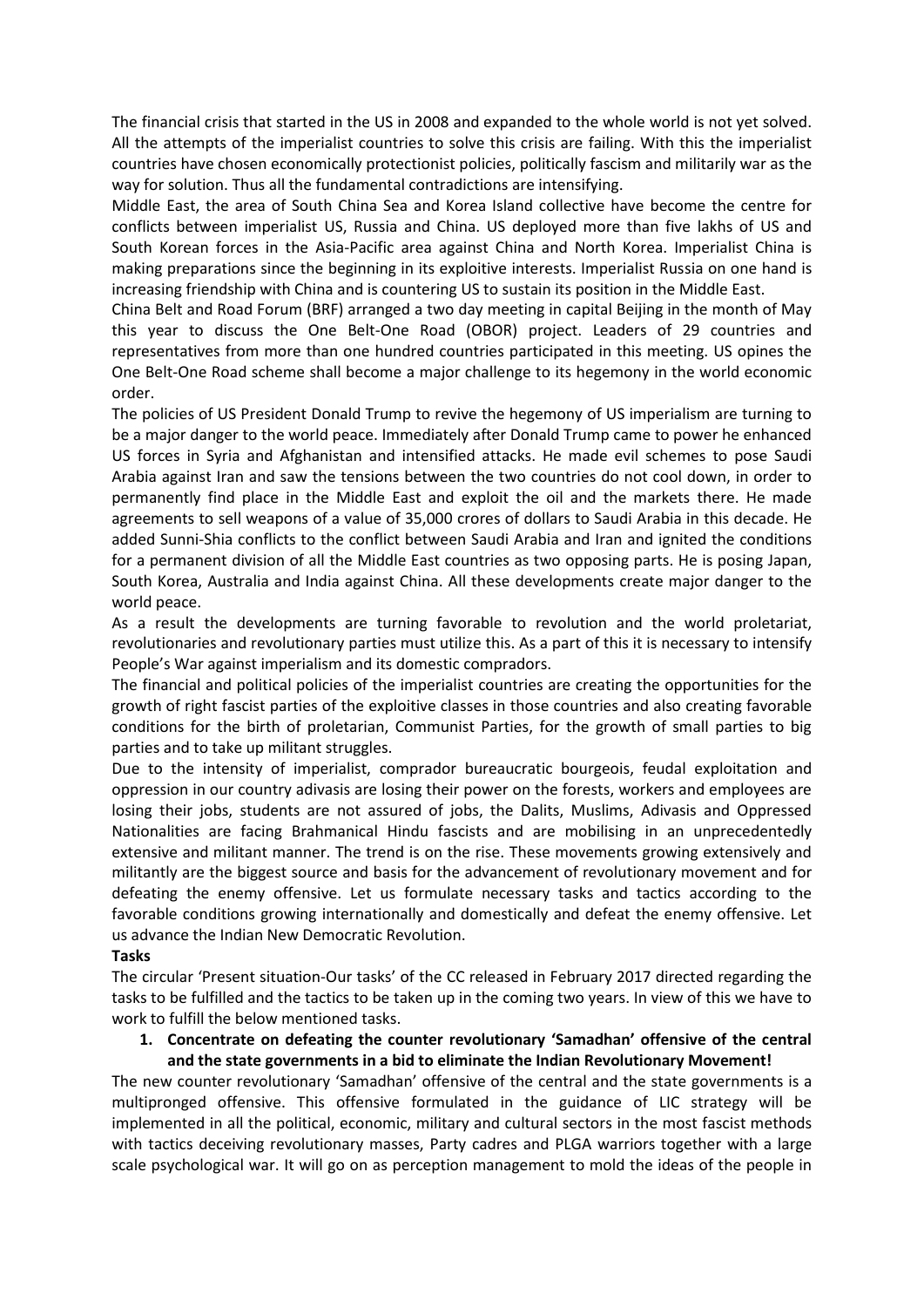their favor. We can understand this offensive in a comprehensive manner only when we understand it together with the strategic scheme of the Indian exploitive ruling classes for 'Nava Bharath nirman' (building of new India). So the cadres of the Party, warriors of PLGA must politically understand the conspiracy of 'NavaBharath nirman' and the fascist character of Samadhan offensive and explain to the revolutionary masses.

Though the new counter revolutionary scheme of the central and the state governments to eliminate Indian Revolutionary movement is occupational, we have to properly analyse the strength and weakness of it and our strength and weakness in facing them. Based on this understanding we have to formulate offensive-self-defense tactics to face this counter revolutionary offensive. We have to provide this understanding to our Party, PLGA cadres, to the local organisations and the revolutionary masses. We must politically prepare all of them to face the enemy offensive. This is important.

# **2. Take up countrywide political exposer propaganda movement to expose this scheme of the Indian exploitive ruling classes in the name of 'Nava Bharath' to stabilize their power!**

We must explain to the people about the 'Nava Bharath nirman' and tell them not to fall in this deception in this manner – Poverty will not be ridden only by giving a few houses to the rural and the urban poor in the name of 'eradication of poverty'. This is only to see that the social unrest rising among the oppressed masses of the country due to the pro imperialist, anti-people, anti-nation policies of the exploitive ruling classes does not transform to be a source of revolution. The problem of the rural and the urban poor people is the question of land. It is the question of power on instruments of production and state power. Unless it is solved any of the reforms of the exploitive ruling classes will not eradicate poverty. The exploitive ruling classes have been deceiving the people of the country with fake development activities for the past 70 years.

# **3. Expose the war frenzy and national frenzy of the Indian exploitive ruling classes!**

The Indian exploitive ruling classes have been instigating war frenzy and national frenzy to divert the people from socio-economic problems like poverty, illiteracy, diseases, starvation deaths and farmer's suicides. We have to politically enlighten the people and see that they do not fall into such things. If the oppressed class and the proletariat go into such things, revolutions will fail.

# **4. Mold PLGA and United Front as strong instruments in the hands of the Party against rising fascism!**

Rising fascism intensifies the contradictions in the society much more. As a result of this the revolutionary conditions might turn to be a revolutionary crisis. In such a situation the politically enlightened forces will have a favorable condition. They inspire the people, mobilise lakhs of them and play the role of creating mass upsurges. They can bring a change in the balance of forces. So PLGA and United Front must be molded as strong instruments in the hands of the Party and made to play such a role. For this they must understand the political changes and develop accordingly. They must acquire the initiative and flexibility.

Build a broad United Front and a strong militant movement against Brahmanical Hindu fascism with the Revolutionary forces, Democrats, Progressive forces, organisations, Religious minorities, Secularists, Dalits, Adivasis and Women!

# **5. Intensify anti-imperialist, anti-feudal, anti-state class struggles all over the areas of the movement!**

We must mobilise the landless, poor and the middle class peasantry in the vast countryside into class struggles against the exploitation and oppression of landlords, money-lenders and traders. People must be organized into political agitations in a large scale against imperialist globalization and on political, economic and social problems like displacement. These must be united with People's War. Revolutionary, Democratic organisations, forces, individuals and the vast masses must be mobilized and a strong people's movement must be built on a broad basis.

Take up Social Investigation and Class analysis in all the States/Special Areas/Special Zones with the objective of developing the tactics of People's War according to the transforming social conditions!